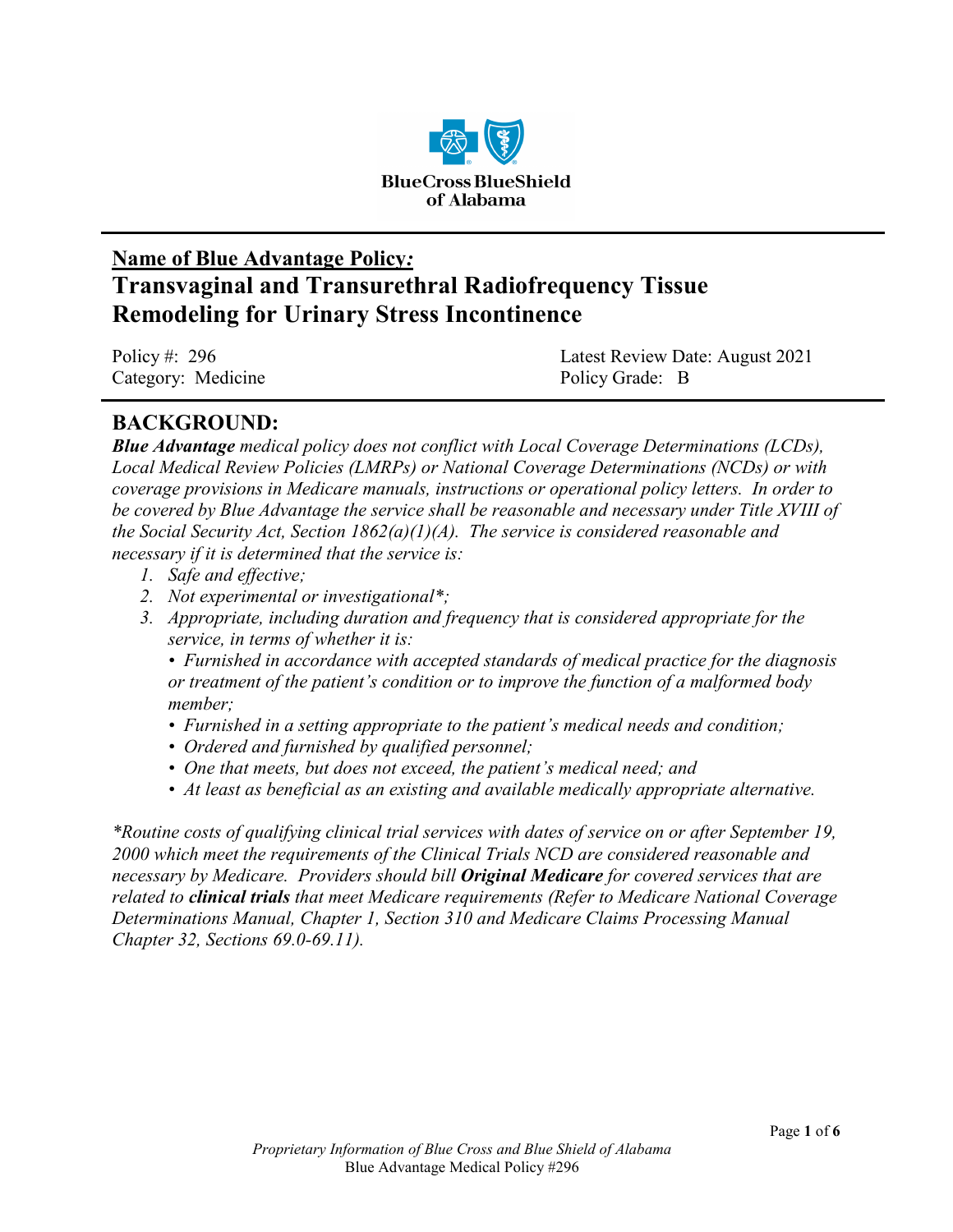### **POLICY:**

**For dates of service on or after March 24, 2020:**

**Blue Advantage** will treat **transvaginal radiofrequency bladder neck suspension** and/or **transurethral radiofrequency tissue remodeling** as a treatment of urinary stress incontinence as a **non-covered benefit** and as **investigational**.

**Effective for dates of service February 26, 2018 through March 23, 2020, refer to LCD L36954.**

#### **Effective for dates of service prior to February 26, 2018:**

**Blue Advantage** will treat **transvaginal radiofrequency bladder neck suspension** and/or **transurethral radiofrequency tissue remodeling** as a treatment of urinary stress incontinence as a **non-covered benefit** and as **investigational**.

*Blue Advantage does not approve or deny procedures, services, testing, or equipment for our members. Our decisions concern coverage only. The decision of whether or not to have a certain test, treatment or procedure is one made between the physician and his/her patient. Blue Advantage administers benefits based on the members' contract and medical policies. Physicians should always exercise their best medical judgment in providing the care they feel is most appropriate for their patients. Needed care should not be delayed or refused because of a coverage determination.*

### **DESCRIPTION OF PROCEDURE OR SERVICE:**

Urinary stress incontinence (SUI), defined as the involuntary loss of urine from the urethra due to an increase in intra-abdominal pressure, is a common condition, affecting 6.5 million women in the United States. Conservative therapy includes behavior modifications, pelvic floor muscle exercises, or periurethral bulking agents such as collagen. Various surgical options are considered when conservative therapy fails, including most prominently various different types of bladder suspension procedures, which intends to reduce bladder neck and urethra hypermobility by tautening the endopelvic fascia.

The use of nonablative levels of radiofrequency energy has been investigated as a non-surgical technique to shrink and stabilize the endopelvic fascia, thus improving the support for the urethra and bladder neck. An incision is made through the vagina lateral to the urethra, exposing the endopelvic fascia. Radiofrequency energy is then applied over the endopelvic fascia in a slow, sweeping manner, resulting in blanching and shrinkage of the tissue. The procedure is also known as radiofrequency mirco-remodeling or radiofrequency collagen denaturation.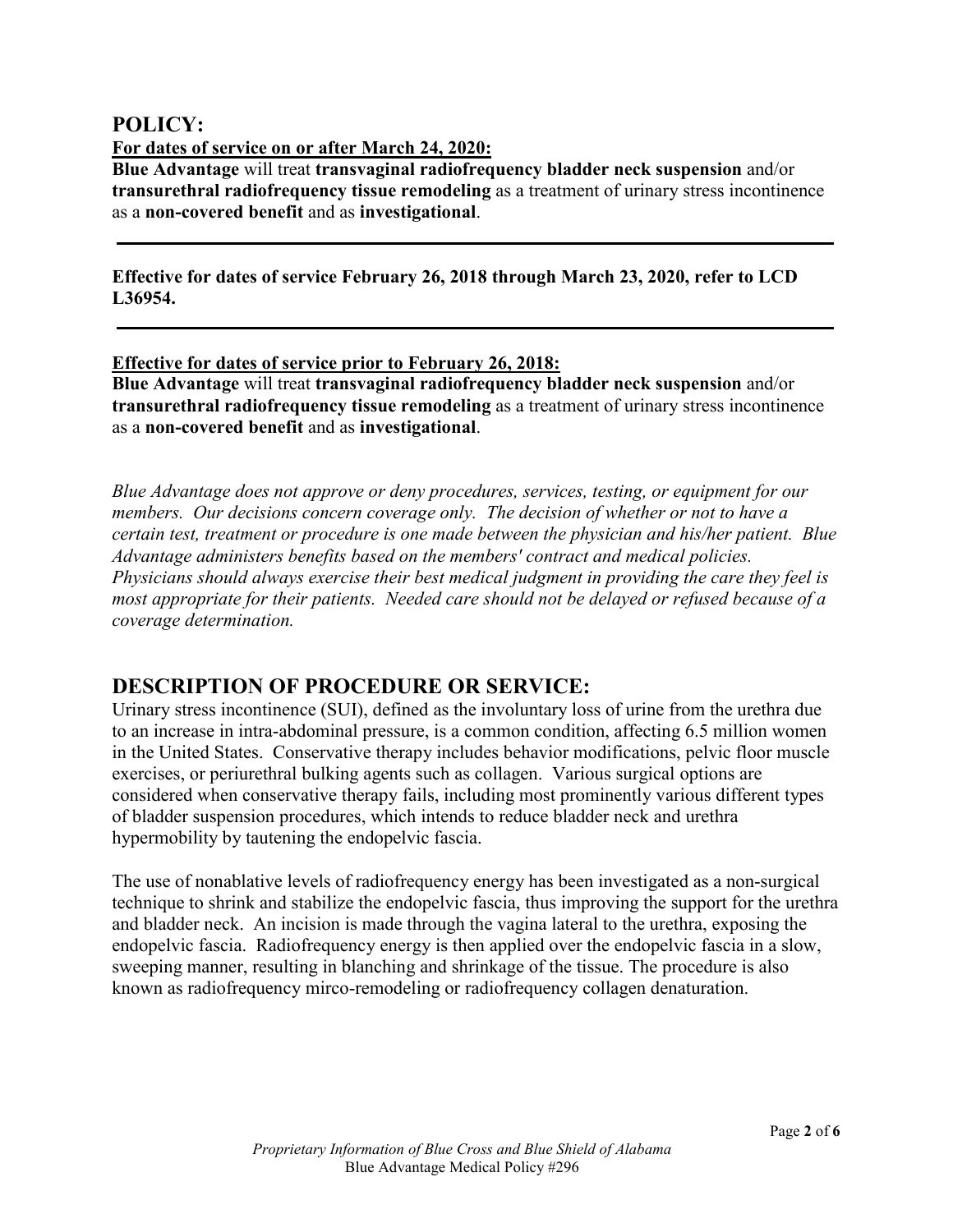### **KEY POINTS:**

The most recent update was with a review of the literature through August 26, 2021.

#### **Summary of Evidence**

For individuals receiving transvaginal or transurethral radiofrequency for tissue remodeling for urinary stress incontinence, the evidence includes small prospective and retrospective studies, and one RCT. Relevant outcomes include quality of life, improvement of symptoms, and treatment morbidity There remains insufficient evidence from well-conducted randomized controlled trials that either transvaginal or transurethral radiofrequency improves the net health outcome compared to a sham procedure or another treatment for stress urinary incontinence. Larger studies with long-term follow-up, identification of the patient population that might benefit from the procedure and independent replication are needed. There is minimal evidence within the peer-reviewed literature that provides support for the use of transvaginal radiofrequency surgery or transurethral radiofrequency tissue micro-remodeling. The efficacy and long-term effectiveness of these modalities for the treatment of urinary incontinence has not been determined. The evidence is insufficient to determine the health effects of this technology.

#### **Practice Guidelines and Position Statements**

#### **The American College of Obstetricians and Gynecologists (ACOG)**

In 2015 (reaffirmed in 2018), ACOG published practice bulletin Number 155 – Urinary Incontinence in Women. The recommendations on treating urinary incontinence in women do not mention transvaginal or transurethral radiofrequency remodeling.

#### **American Urological Association (AUA) / Society of Urodynamics and Female Pelvic Medicine & Urogenital Reconstruction (SUFU).**

In 2017, the AUA and SUFU published a guideline for the Surgical Treatment of Female Stress Urinary Incontinence. The recommendations do not mention transvaginal or transurethral radiofrequency remodeling.

#### **U.S. Preventive Task Force Recommendations**

 $N/A$ 

### **KEY WORDS:**

Transvaginal radiofrequency bladder neck suspension, transurethral radiofrequency tissue remodeling, urinary stress incontinence, SUI, radiofrequency, micro-remodeling, radiofrequency collagen denaturation

### **APPROVED BY GOVERNING BODIES:**

The SURx Transvaginal System received clearance to market through the U.S. Food and Drug Administration (FDA) 510(k) process in 2002. According to the FDA, the device "is indicated for shrinkage and stabilization of female pelvic tissue for treatment of Type II stress urinary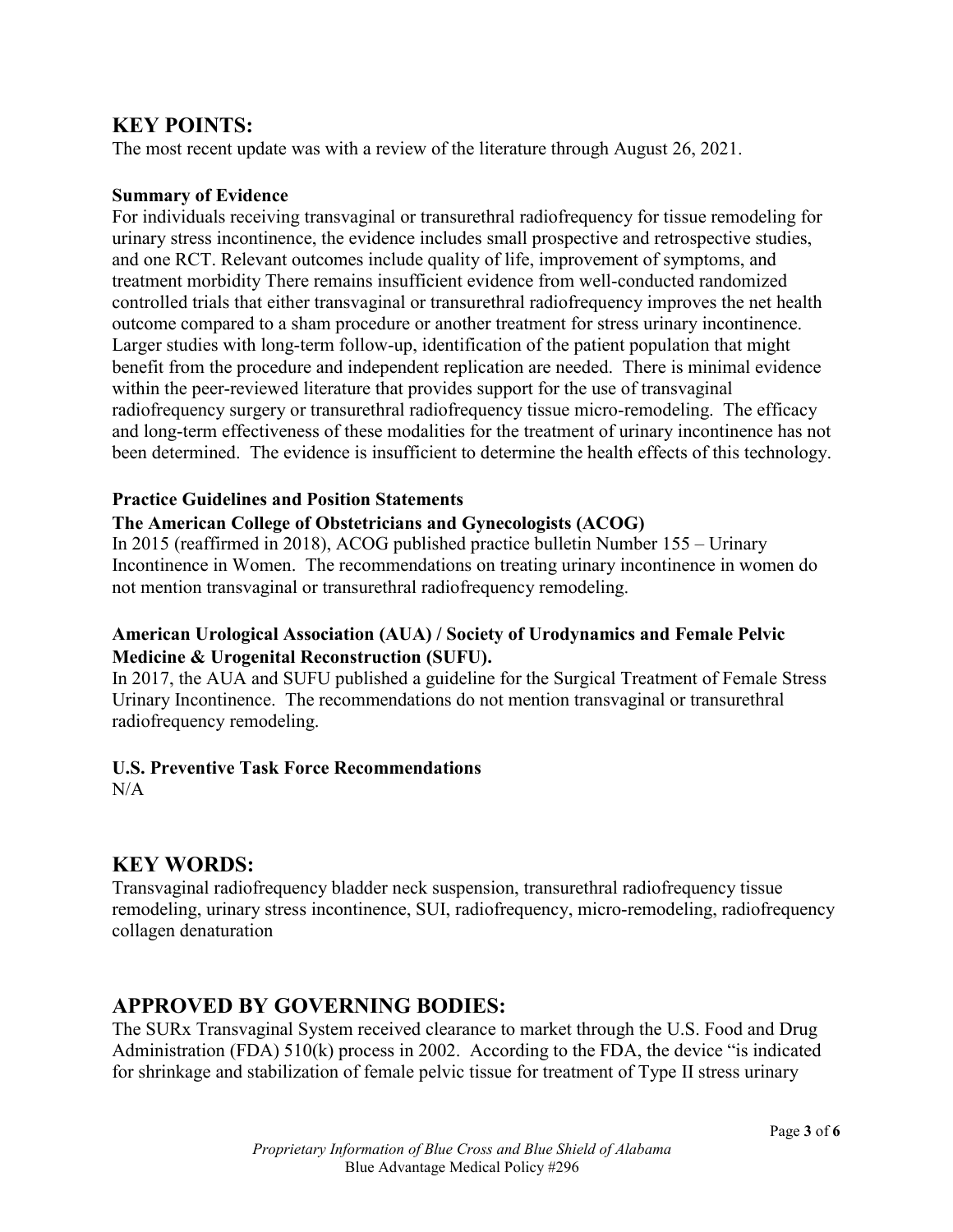incontinence due to hypermobility in women not eligible for major corrective surgery". This device is no longer marketed in the United States.

Novasys Medical received clearance to market the Renessa transurethral RF system through the U.S. FDA 510(k) process in July 2005. The device "is indicated for the transurethral treatment of female stress urinary incontinence due to hypermobility in women who have failed conservative treatment and who are not candidates for surgical therapy".

### **BENEFIT APPLICATION:**

Coverage is subject to member's specific benefits. Group specific policy will supersede this policy when applicable.

not consider investigational if FDA approved and will be reviewed for medical necessity.

## **CURRENT CODING:**

**CPT Codes:**

| 53899 | Unlisted procedure, urinary system                                                                                               |
|-------|----------------------------------------------------------------------------------------------------------------------------------|
| 53860 | Transurethral radiofrequency micro-remodeling of the female bladder neck and proximal<br>urethra for stress urinary incontinence |

### **REFERENCES:**

- 1. American College of Obstetricians and Gynecologists (ACOG). Urinary incontinence in women 2005 (currency reaffirmed in 2018). Available online at: www.guideline.gov.
- 2. American Urological Association / Society of Urodynamics and Female Pelvic Medicine & Urogenital Reconstruction. Surgical Treatment of Female Stress Urinary Incontinence (SUI): AUA/SUFU Guideline (2017). Available online at: https://www.auanet.org/guidelines/stressurinary-incontinence-(sui)-guideline.
- 3. Appell RA and Davila GW. Treatment options for patients with suboptimal response to surgery for stress urinary incontinence. Current Medical Research and Opinion, February 2007; 23(2): 285-292.
- 4. Appell RA, et al. Transurethral radiofrequency energy collagen micro-remodeling for the treatment of female stress urinary incontinence. Neurourological Urodynamics 2006; 25(4): 331-336.
- 5. Appell RA, Singh G, Klimberg IW, et al. Nonsurgical, radiofrequency collagen denaturation for stress urinary incontinence: Retrospective three-year evaluation. Expert Rev Med Devices 2007; 4(4): 455-461.
- 6. Appell RA. Transurethral collagen denaturation for women with stress urinary incontinence. Current Urology Reports, September 2008; 9(5): 373-379.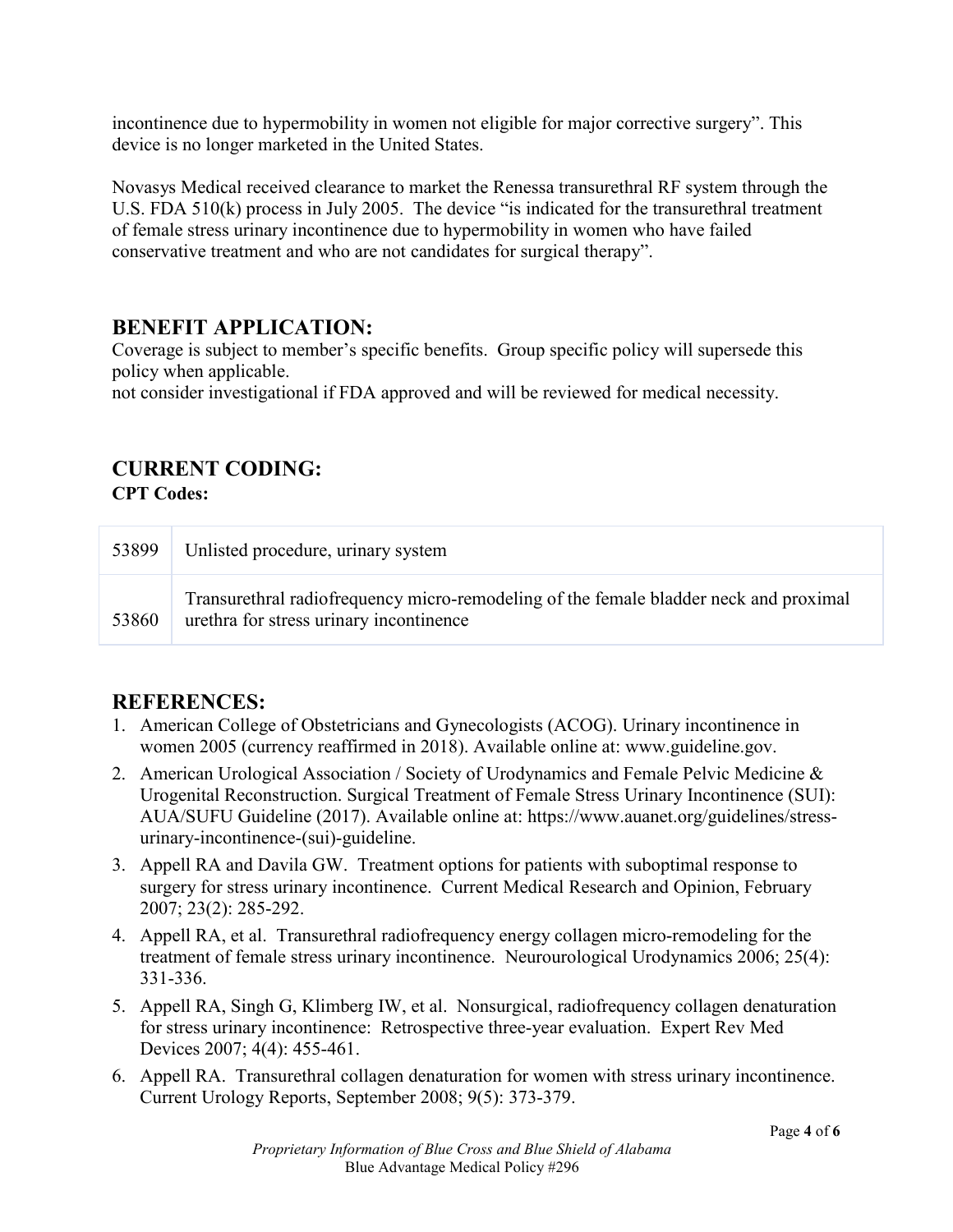- 7. Buchsbaum GM, et al. Outcome of transvaginal radiofrequency for treatment of women with stress urinary incontinence. International Urogynecology Journal of Pelvic Floor Dysfunction, March 2007; 18(37): 263-265.
- 8. Dmochowski RR, et al. Transvaginal radio frequency treatment of the endopelvic fascia: A prospective evaluation for the treatment of genuine stress urinary incontinence. Journal of Urology 2003; 169(3): 1028-1032.
- 9. Elser DM, et al. Nonsurgical transurethral collagen denaturation for stress urinary incontinence in women: 12-Month results from a prospective long-term study. Journal of Minimally Invasive Gynecology 2008 (article in press).
- 10. Elser DM, et al. Nonsurgical transurethral collagen denaturation for stress urinary incontinence in women: 18-month results from a prospective long-term study. Neurourol Urodyn. 2010; 29(8):1424-8.
- 11. Elser DM, et al. Stress urinary incontinence in women: What options lie between traditional therapies and surgery? Women's Health 2007; 3(6): 725-733.
- 12. Elser DM, Mitchell GK, Miklos JR et al. Nonsurgical transurethral radiofrequency collagen denaturation: results at three years after treatment. Adv Urol 2011; 2011:872057.
- 13. Fulmer BR, et al. Acute and long-term outcomes of radio frequency bladder neck suspension. Journal of Urology 2002; 167(1): 141-145.
- 14. IOM (Institute of Medicine). 2011. Clinical Practice Guidelines We Can Trust. Washington, DC: The National Academies Press.
- 15. Ismail SI. Radiofrequency remodeling of the endopelvic fascia is not an effective procedure for urodynamic stress incontinence in women. International Journal of Pelvic Floor Dysfunction, September 2008; 19(9); 1205-1209.
- 16. Juma S and Appell RA. Nonsurgical transurethral radiofrequency treatment of stress urinary incontinence in women. Women's Health, May 2007, Vol. 3, NO. 3, pp. 291-299.
- 17. Karliner L; California Technology Assessment Forum. Radiofrequency micro-remodeling for the treatment of female stress urinary incontinence. October 2008. Available online at: www.ctaf.org/content/general/detail/930. Last accessed February 2012.
- 18. Lenihan JP, et al. Oral and local anesthesia in the non-surgical radiofrequency energy treatment of stress urinary incontinence. Journal of Minimally Invasive Gynecology 2006, Vol. 12, No. 5, pp. 415-419.
- 19. Lenihan JP. Comparison of the quality of life after non-surgical radiofrequency energy tissue micro-remodeling in premenopausal and postmenopausal women with moderate-to-severe stress urinary incontinence. American Journal of Obstetrics and Gynecology 2005; 192(6): 1995-1998.
- 20. Lordelo P, Vilas BA, Sodre D, et al. New concept for treating female stress urinary incontinence with radiofrequency. Int Braz J Urol. 2017 Sep-Oct;43(5):896-902.
- 21. McDougall EM, et al. Laparoscopic bladder neck suspension fails the test of time. Journal of Urology 1999; 162(6): 2078-2081.
- 22. Moore RD, et al. Minimally invasive treatment for female stress urinary incontinence. Expert Review of Obstetrics and Gynecology, March 2008, Vol. 3, No. 2, pp. 257-272.